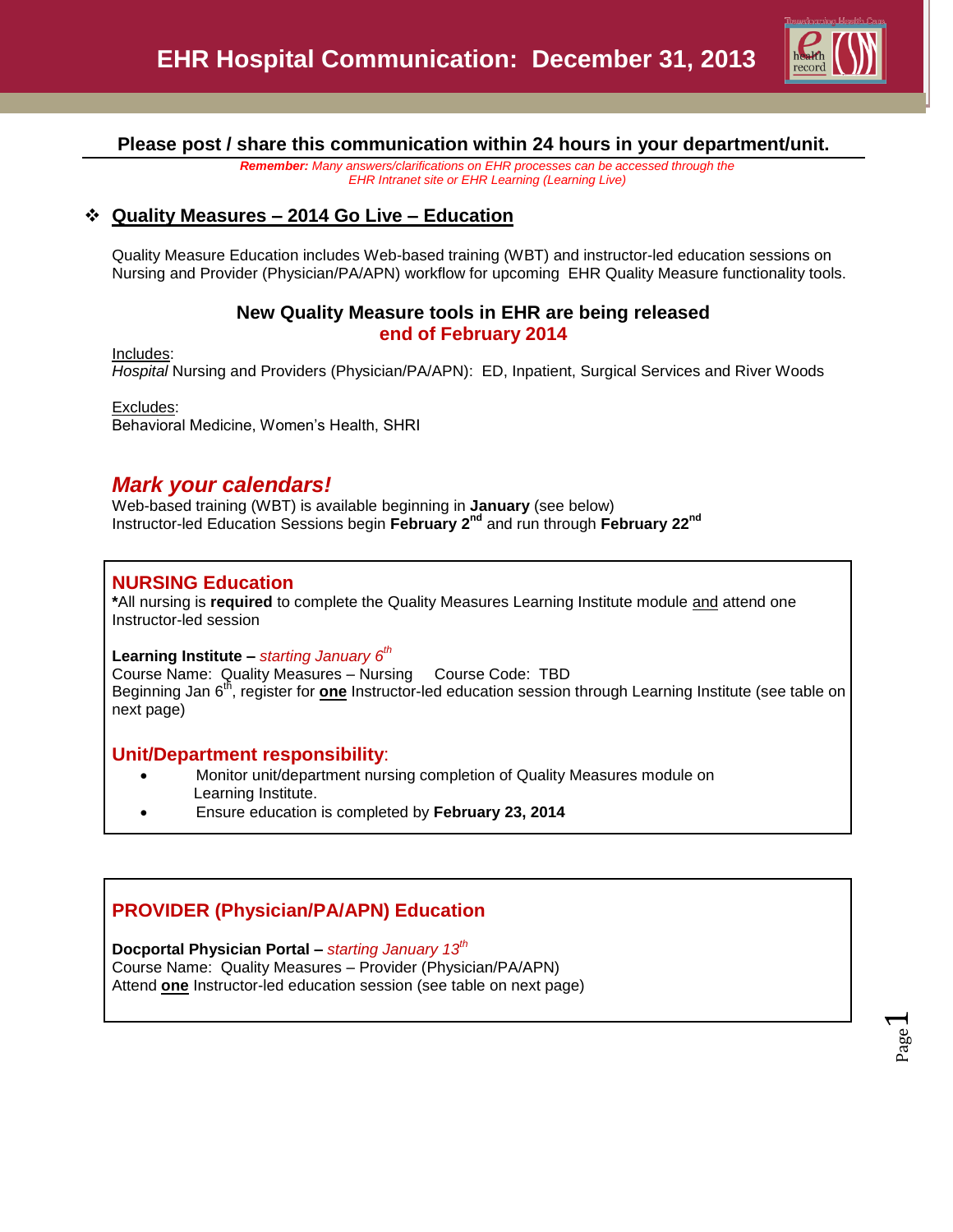

| <b>Nursing &amp; Provider Instructor-led Education Sessions</b><br>Complete Quality Measure WBTs prior to attending sessions below |      |               |                    |      |            |          |
|------------------------------------------------------------------------------------------------------------------------------------|------|---------------|--------------------|------|------------|----------|
| <b>CSM-Milwaukee</b>                                                                                                               |      |               | <b>CSM-Ozaukee</b> |      |            | 12/19/13 |
|                                                                                                                                    |      |               | Sun, Feb. 2        | 0800 | Conf. Rm 3 |          |
|                                                                                                                                    |      |               |                    | 1300 | Conf. Rm 3 |          |
|                                                                                                                                    |      |               |                    | 1600 | Conf. Rm 3 |          |
| Tues., Feb. 4                                                                                                                      | 0800 | <b>SEAS#1</b> | Wed, Feb. 5        | 0800 | Conf. Rm 3 |          |
|                                                                                                                                    | 1300 | <b>SEAS#1</b> |                    | 1300 | Conf. Rm 3 |          |
|                                                                                                                                    | 1600 | <b>SEAS#1</b> |                    | 1600 | Conf. Rm 3 |          |
| Mon., Feb. 10                                                                                                                      | 0800 | <b>SEAS#1</b> | Tues., Feb. 11     | 0800 | Conf. Rm 3 |          |
|                                                                                                                                    | 1300 | <b>SEAS#1</b> |                    | 1300 | Conf. Rm 3 |          |
|                                                                                                                                    | 1600 | <b>SEAS#1</b> |                    | 1600 | Conf. Rm 3 |          |
| Sat., Feb. 15                                                                                                                      | 0800 | G126a         | Sun., Feb. 16      | 0800 | Conf. Rm 3 |          |
|                                                                                                                                    | 1300 | G126a         |                    | 1300 | Conf. Rm 3 |          |
|                                                                                                                                    | 1600 | G126a         |                    | 1600 | Conf. Rm 3 |          |
| Thurs., Feb. 20                                                                                                                    | 0800 | <b>SEAS#1</b> | Fri., Feb. 21      | 0800 | Conf. Rm 3 |          |
|                                                                                                                                    | 1300 | <b>SEAS#1</b> |                    | 1100 | Conf. Rm 3 |          |
|                                                                                                                                    | 1600 | <b>SEAS#1</b> |                    |      |            |          |
| Sat., Feb. 22                                                                                                                      | 0800 | G126a         |                    |      |            |          |
|                                                                                                                                    | 1300 | G126a         |                    |      |            |          |
|                                                                                                                                    | 1600 | G126a         |                    |      |            |          |

*For questions, contact Kristin Schmidt, RN, Clinical Informatics, at [kristin.schmidt@columbia-stmarys.org](mailto:kristin.schmidt@columbia-stmarys.org)*

# **Witnessed by: Functionality on the MAR – UPDATES**

A fix has been installed, effective immediately to repair the break in witness functionality with student nurses/nurse externs. Student Nurses/Nurse Tech's can now perform the witnessed by: steps in EHR.

When and How **to use** Witnessed by:

o **Witnessed by:** is meant for all meds indicated by policy that require a double check (i.e. subcutaneous insulin, therapeutic drips, etc.). [*Medication Policy #562954*]

| *Performed date / time : 11/01/2013 |                | 1145                                 | <b>CDT</b> |
|-------------------------------------|----------------|--------------------------------------|------------|
|                                     |                | *Performed by: Schmidt, Kristin L RN |            |
|                                     | Witnessed by : |                                      |            |

- o Current workflow steps include:
	- a. Student Nurse/Nurse Tech, **under their own log in\***, opens med on MAR **\*Student/Tech must be signed in under their own credentials for pending validation**
	- b. CSM Staff/Instructor enters name in **Witnessed by:** box.
	- c. CSM Staff/Instructor enters password on **Verify user** box and clicks **Ok**.
	- d. MAR will show medication as **Pending Validation**